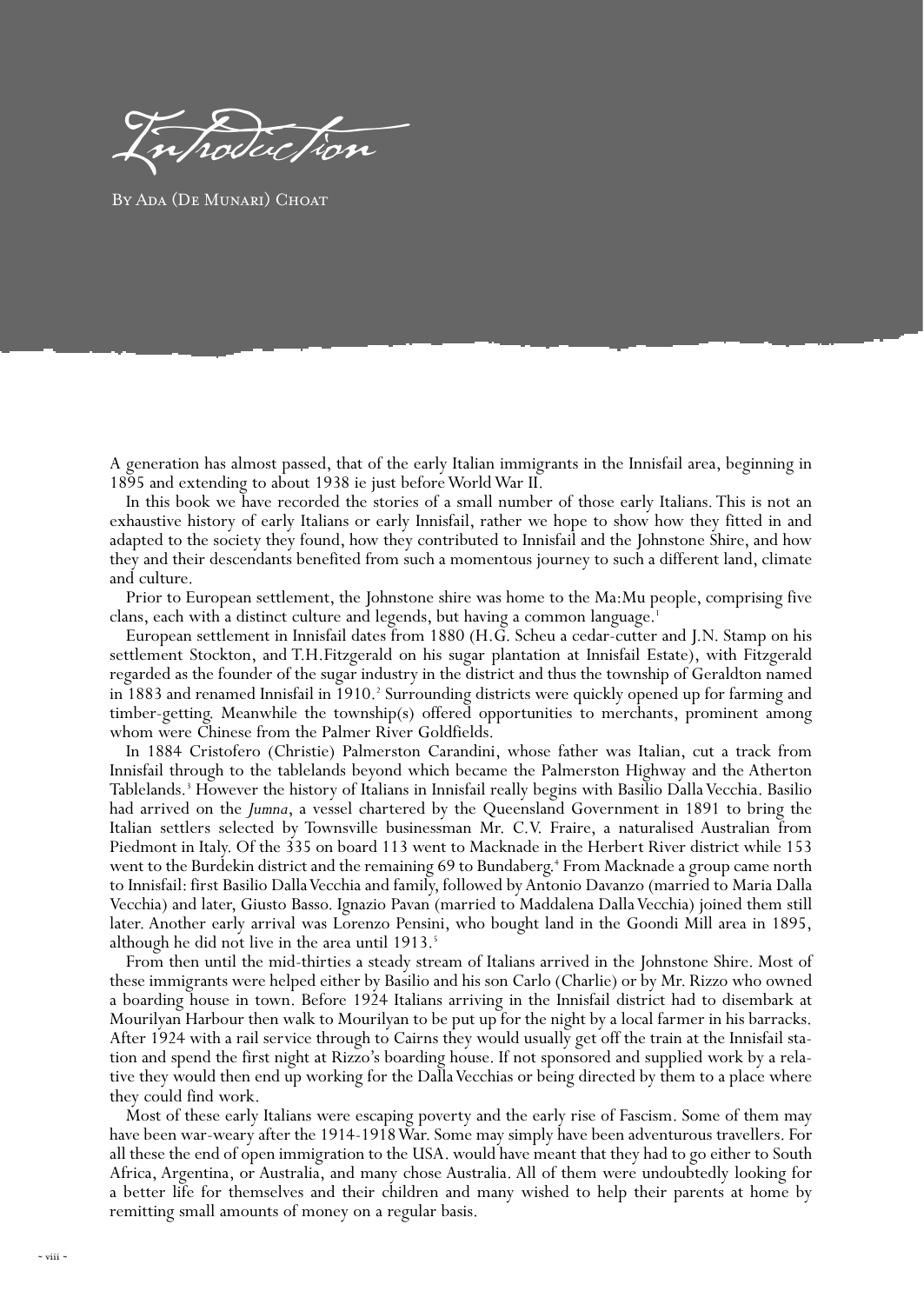Common threads running through the stories are arriving virtually penniless ,working extremely hard, saving to buy a farm or business as quickly as possible, the disbelief and shock at internment, and the eventual success of most. Whilst assimilating relatively quickly they also kept alive distinctive aspects of their culture such as language, music, and diet. They found many kind and tolerant Australians but unfortunately some prejudice as well. Those who worked on farms had difficulties because of the 75/25% British Employment Rule.

By the forties, many Italians owned farms or were self-employed businessmen, (eg builders (Campi, Romano), delicatessens (Saraceni, Oliveri, Magnanini), boarding houses (Rizzo, Brunello), grocers (Pensini, Lo Giudice), pharmacists (Torre, Lagana), butchers (Bandiera), a spaghetti factory (Danesi), bus service (Cali), sawmill (Romano), cabinet-maker (Gagno), dressmaker (Nunziatina Puccini) and doctors, including De Luca, Bianchi, Cargiulo, Piscitelli and Rigano. Grocers Sorbello, Lo Giudice, and Pensini and a baker (Rolesi) served the large Italian population of the Mourilyan area, while Mr. and Mrs Scuderi ran a milk-bar on one side of their house and an important shoe and saddle and bridle repair business on the other side. Mr Ferrucio Guerra ran the Italian Club. At the southern end of the shire, in the small town of Silkwood, well-known examples were Vadala's grocery store, Speziali's Bus service and Cartage, and the Maria Creek Brickworks (Tarditi Bros.). Today we have a vibrant community of different cultures in Innisfail and the Johnstone Shire, which has arisen naturally over the years and forms an harmonious whole in which Italians and their descendants have played a large role.

Unfortunately for reasons of space we could not include a story from every early Italian immigrant and hope that descendants of all Italians (and of other immigrants) will recognize in these stories elements of their own parents, grandparents, or great-grandparents lives. We hope that this volume will stimulate the publication of further immigrant's stories.

<sup>&</sup>lt;sup>1</sup> Personal communication, Victor Maund, Innisfail.

*<sup>2</sup> J.W. McRobbie,"Innisfail: It's History in Brief ", Innisfail Centenary Celebrations Committee, 1973.*

*<sup>3</sup> "Christie Palmerston". Eacham Historical Society, 1985. p 4.Also see Paul Savage. Christie Palmerston, Explorer. Records of North Queensland History No 2, James Cook University, 1989.*

*<sup>4</sup> Galassi, Ferrando."Sotto La Croce Del Sud – Under the Southern Cross:The Jumna Immigrants of 1891".Townsville, James Cook University, 1991, pp 75-116.Also see Ilma Martinuzzi O'Brien, "Italian Pioneers",The Australian People:An Encyclopedia of the Nation, Its People and Their Origins, General Editor Dr James Jupp,Angus and Robertson, 1988, second revised edition, Cambridge University Press, 2001, pp 489-490.*

*<sup>5</sup> Douglass,William A. From Italy to Ingham: Italians in North Queensland. Brisbane: Queensland University press, 1995.*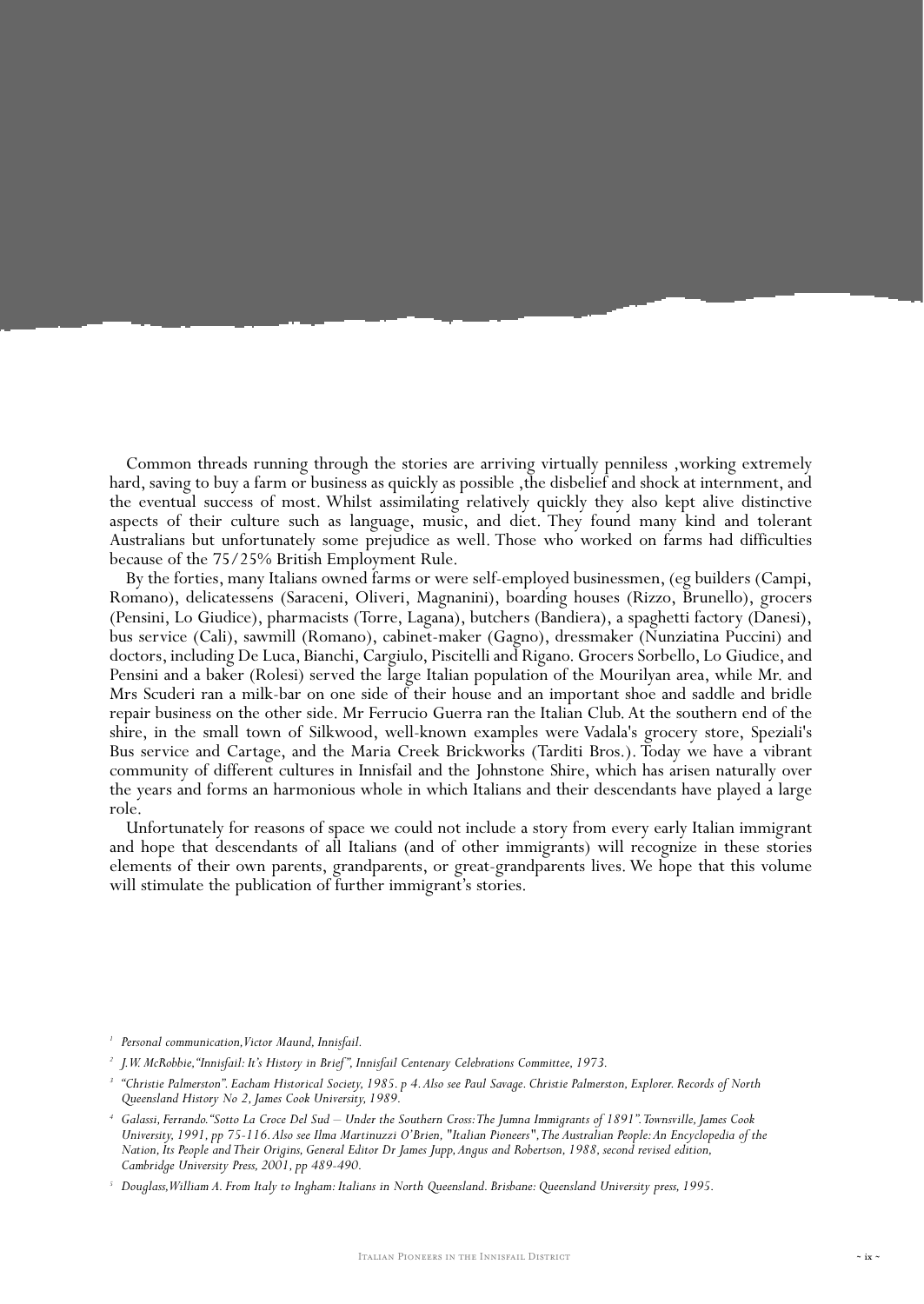#### a Pictorial History of

Early L'alian Settlement

#### IN THE INNISFAIL DISTRICT

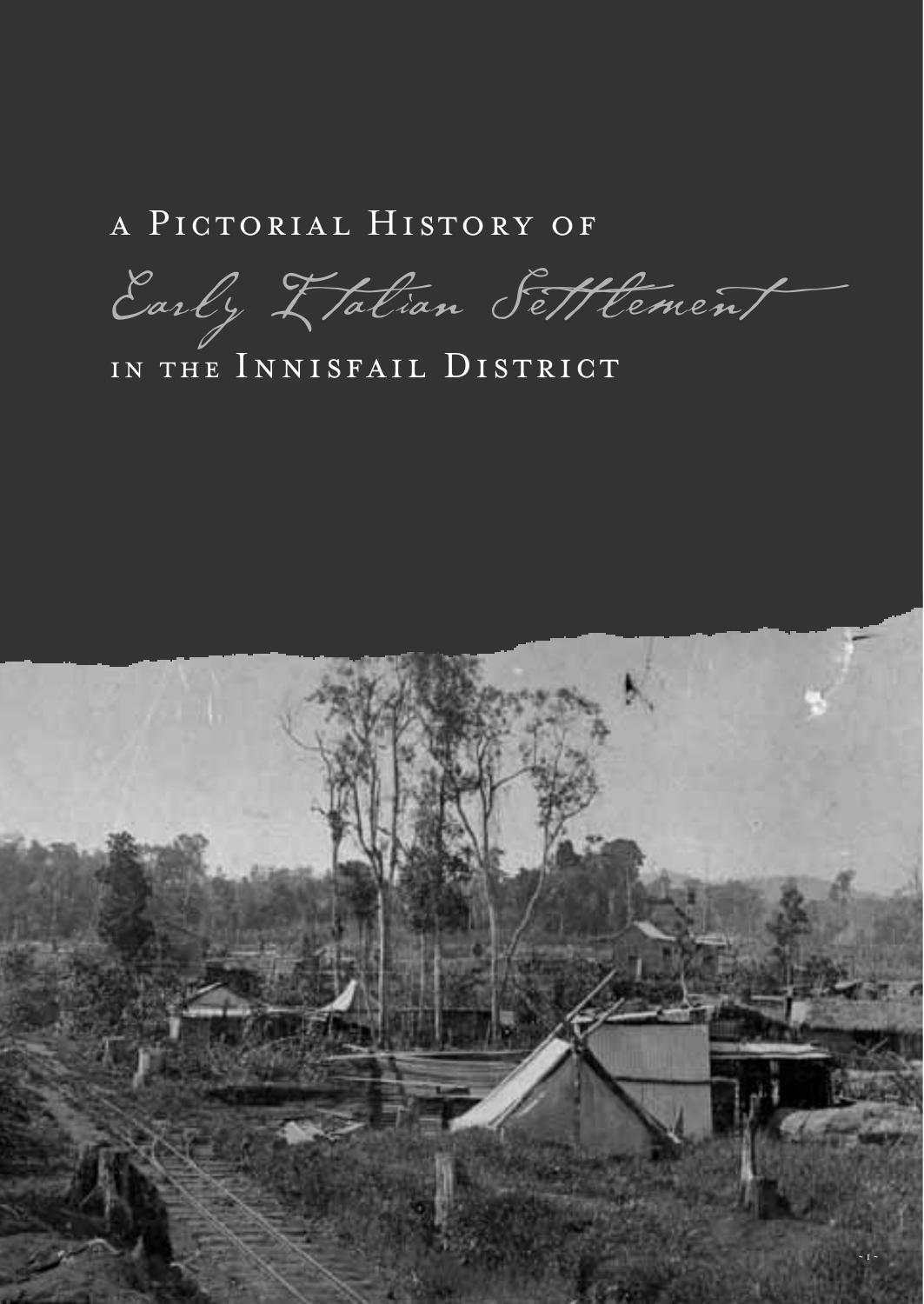### The Beginning of the Twentieth Century

Italian settlement in the Johnstone River district started to become important at the beginning of the twentieth century. The early settlers came from only a few specific parts of Italy, and the culture of the communities they formed was shaped by their different regional traditions. The first significant migration flows to the district were from the Veneto and Sicily, and they were soon joined by people from Piedmont, Lombardy and Friuli. Before long there was also a significant group from the Island of Elba and other parts of Tuscany.

During the 1920s the numbers of new settlers expanded greatly, and the Innisfail area became one of the major Italian-origin areas in Australia, with settlers from most parts of Italy.



*Lorenzo Pensini, 1866 – 1950.The first recorded Italian farming activity was in the Goondi mill area, where Lorenzo Pensini with Giuseppe Bassanelli and Lorenzo Cocchetti leased land, although Pensini did not live in the district until some years later.*



*In Mourilyan the Dalla Vecchias were the first family of Italians, being settled before 1905.They were joined by other Venetians from Halifax who were Jumna pioneers, the Davanzo, Basso and Filippi families, and later the Pavans. Maria Dalla Vecchia, who married Antonio Davanzo, a fellow Jumna pioneer, is here photographed circa 1900 with her four daughters, from left Lucy (obscured), later married to Sam Arcidiacono, Matilda married to Marino Tarrone and then Giuseppe Solinas, Letizia who married Luigi Martinuzzi, and Chiara (partly obscured) who married Peter Martinuzzi.*



*One of the first Sicilian cane cutting gangs in the north, photographed in 1907 near Gordonvale. Many of the cutters settled*  in the Innisfail area. Cutters are, standing: Giuseppe Riso, Pancrazio Pagano, Carmelo Di Blasi, Cateno Perrone, Buzzuro and cook<br>unknown; Front row are: Salvatore Pagano, Salvatore Arcidiacono, Rocco Perrone. <sub>Photo court</sub>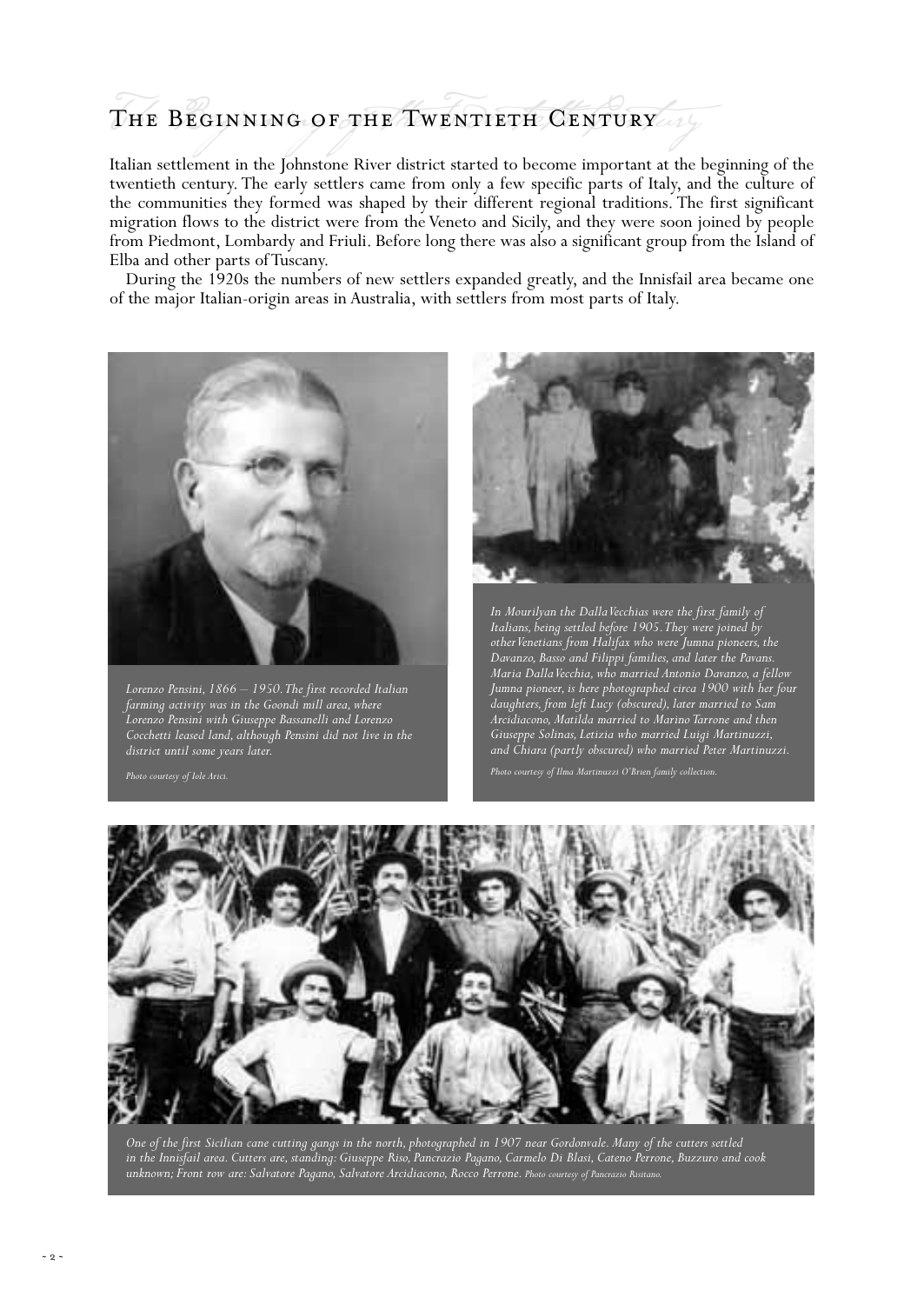

*Settlers came from Friuli before World War I, among them Enrico Croatto on the right with other early cutters.*



*Cooking for the gang working on Gregorio Sciacca's and Mick La Spina's farm were sisters Emilia and Luigia Fremondi (later married to Luigi Pensini and Adolfo Lissa). Cutters were from left Salvatore Vasta,Angelo Spoto the ganger (who always wore a fob watch), Giovanni Lizzio, the farmer Gregorio Sciacca (without a cane knife) and his brother Giuseppe Sciacca.*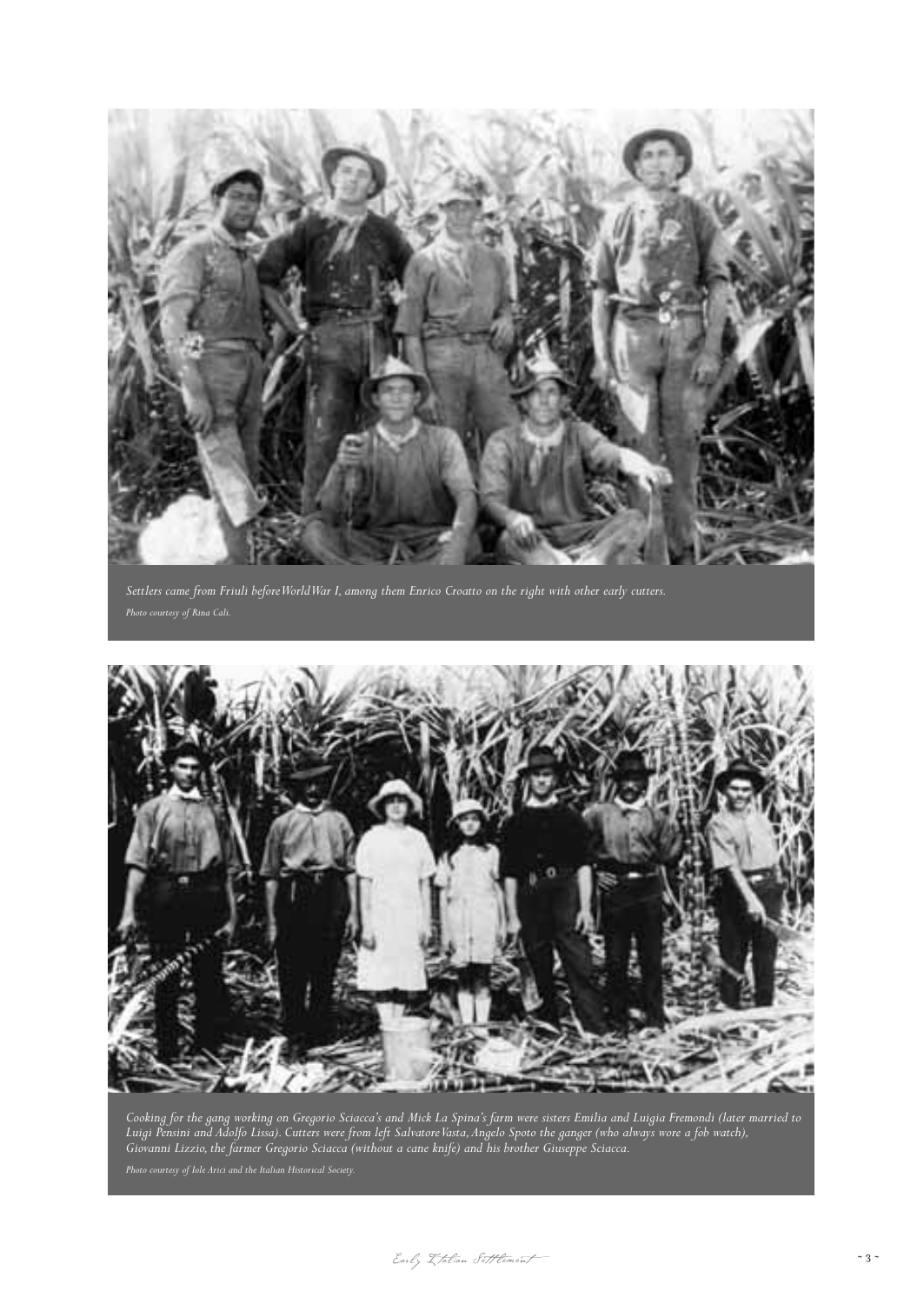### Building a Community

In the early days community life was more centred around the smaller townships such as Mourilyan, Silkwood, Daradgee, South Johnstone or Mena Creek than it is today. Local venues were the school, the church once it was built, hotels and clubs such as the Italian Progressive Club in Mourilyan and the Mourilyan School of Arts and Paronella Park, to name only some. Among the regular events held were the Liverpool Creek Picnics, the Mourilyan sports and foot races, and various street parades over the years.



*One significant early event was the visit to Innisfail in 1925 of the Italian aviator De Pinedo who landed his seaplane in the Johnstone River.This was one of the most photographed events of the time, as people came from miles around to see the wonder. Innisfail residents gather on the riverbank to welcome De Pinedo.*

*Photo courtesy of Alf Martinuzzi.*



*Some of the identities welcoming De Pinedo, from left Domenico Beccaris (partly obscured), Luigi Martinuzzi, Charlie Dalla Vecchia, Giuseppe Cantamessa of Ingham, Father Clancy, Captain Valli, Ferruccio Guerra, and Barbera. Photo courtesy of Alf Martinuzzi.*



*The first Silkwood school, opened in 1916 on land provided by Giusto Basso, was destroyed in the 1918 cyclone.Among the first pupils were three Basso children.*



*The 500 yards race at the Mourilyan Italian Club Sports on 17th April 1926. Mr Sam Pagano is in the foreground, judging the winners.*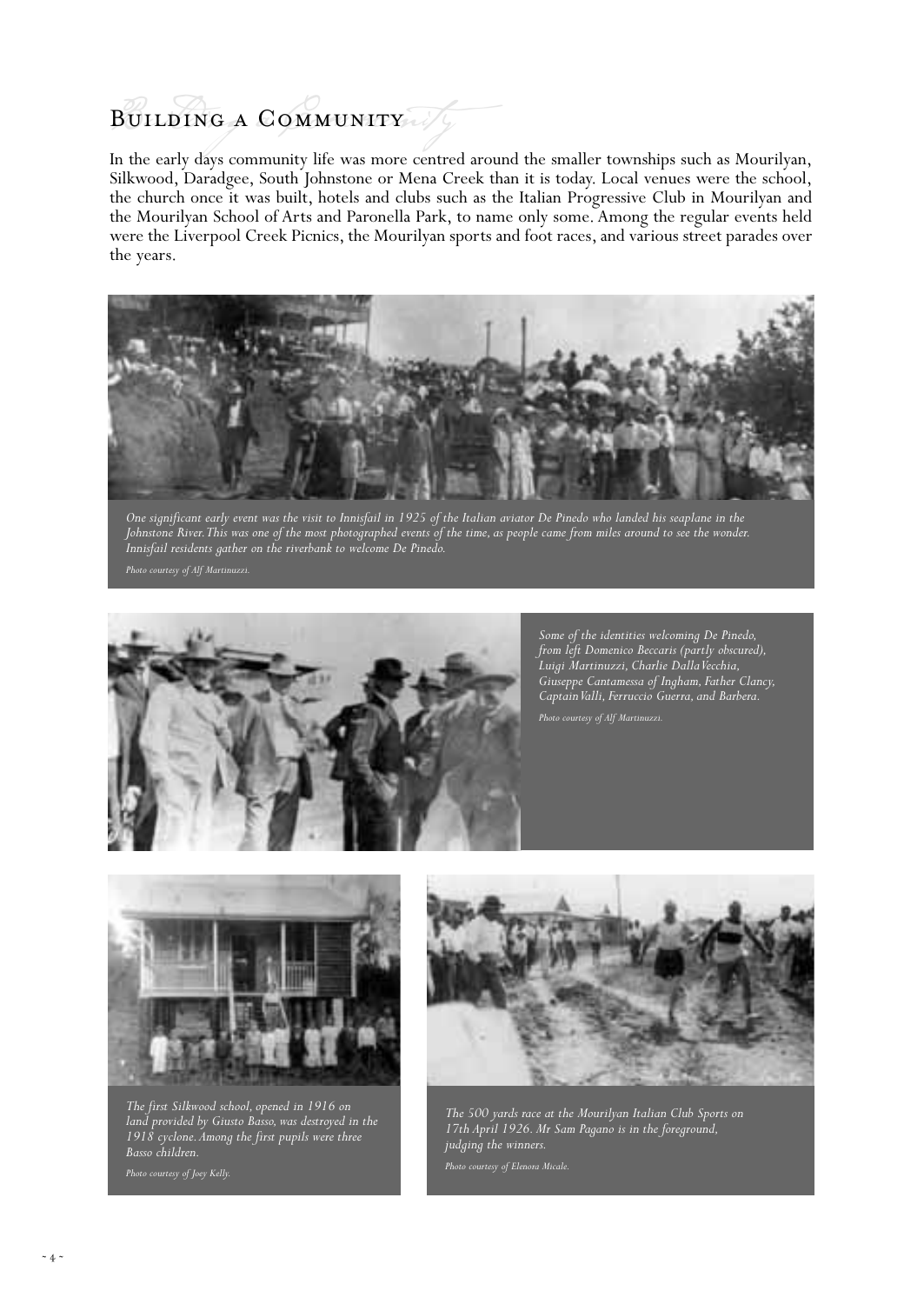

*The Italian Progressive Club in Mourilyan was the centre of many social activities over the years. In 1924 when this photo was taken, Sid Dalla Vecchia, who had a shop in Mourilyan, was the Secretary of the club.*

*Photo courtesy of Garrone and Penna families.*





*A festival in Innisfail in 1946 or 1947.*



*Procession passing the Innisfail Post Office on the occasion of the Gymkhana on 28 September, 1940.*

Early I talian Settlement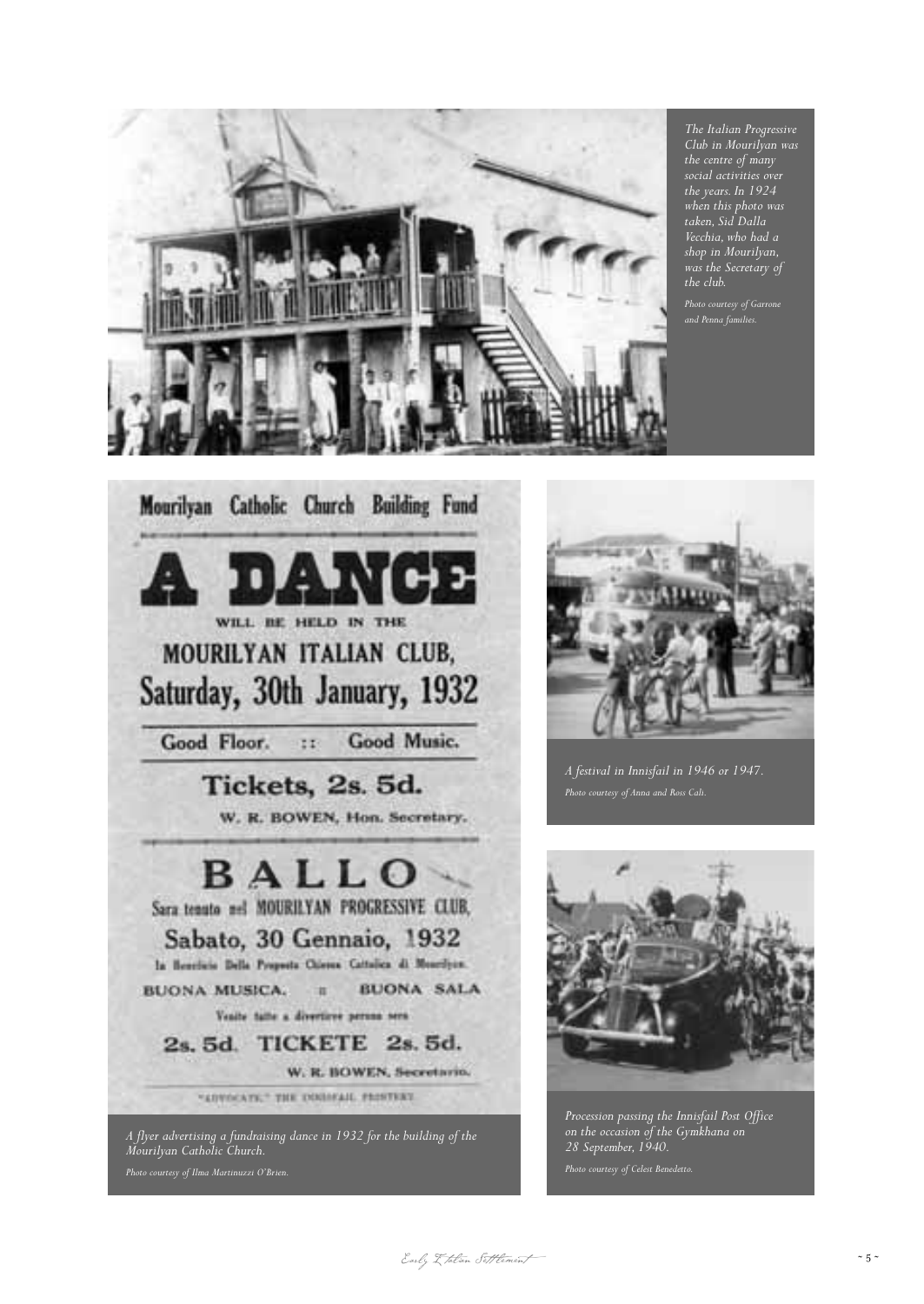# To Town and Back To Town and Back

Getting around was no easy matter when roads were few and mostly unmade, and the wet season turned creeks into torrents. Horse and cart was the usual means of transport, until the mill infrastructure of train tracks for hauling the cane had the additional benefit of the push-pull trolley for personal transport.The arrival of the motor car in the early 1920s coincided with growing prosperity, and before long cars were widespread. Soon they were supplemented with bicycles and buses. Substantial bridges ensured all weather crossings, with a notable exception being the ferry on the road to Flying Fish Point.

The number of cars appearing in family photo albums attests to both the popularity of the car and the prosperity of the district.



*A crowd celebrating the first train to cross the bridge over the North Johnstone River. Photo courtesy of Freda Mangano.*



*Mrs Ariotti and her two sons riding on a push-pull trolley at Mourilyan circa 1920.*



*The Martinuzzi family with their new Studebaker Light Six Tourer on the farm at Mourilyan in 1922.*

*Martinuzzi.*



*The Silvio's Studebaker on the left and Biffi Ghietti's Ford on right, straddled by Alavinia Silvio circa 1940.*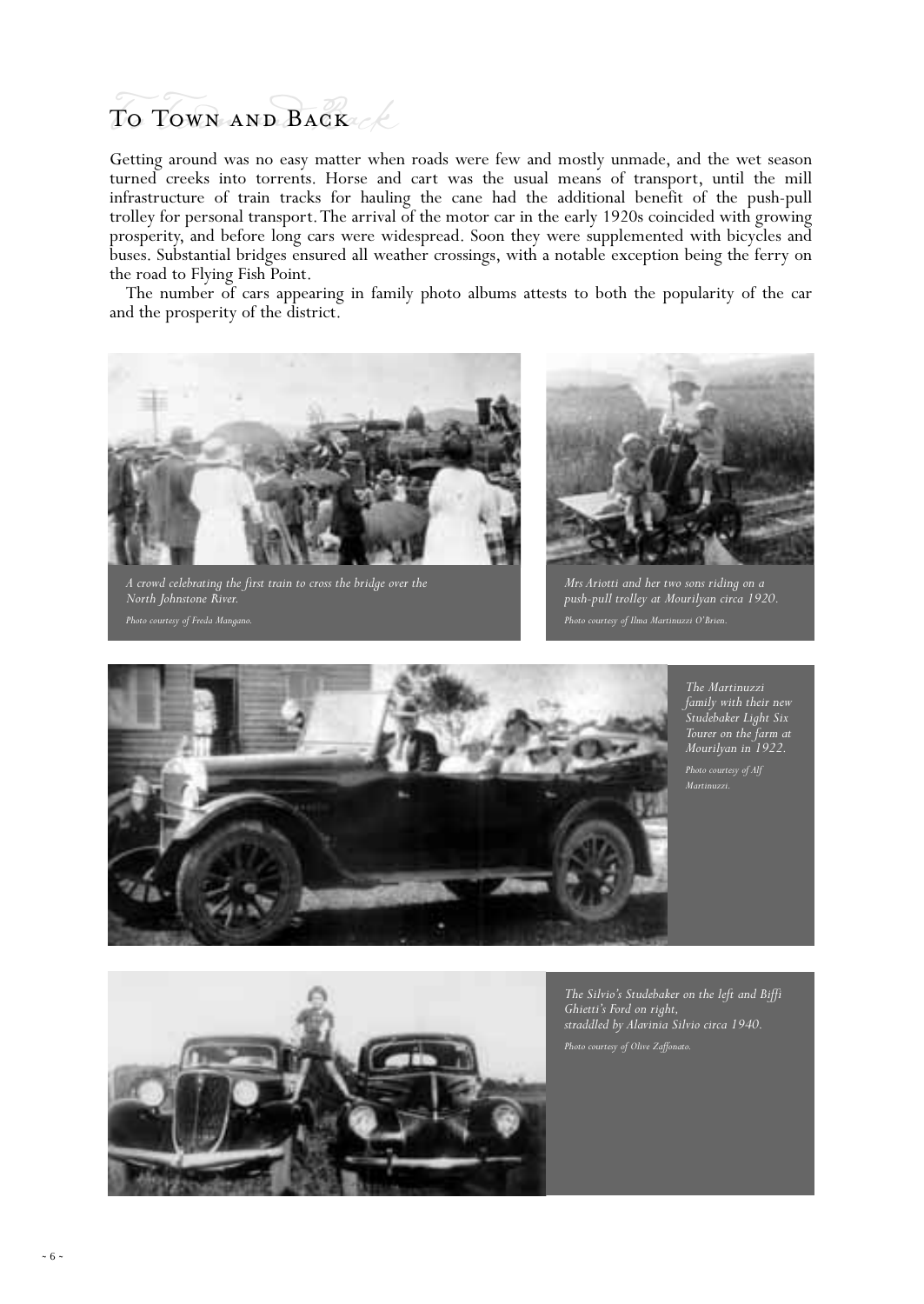

*Luigi De Munari and Luigi Bortolo beside the Ford Prefect which made such a difference to the De Munari family's life.*



*The ferry crossing the Johnstone River, with the hospital in the background.*



*The Cali taxi on the left and that of Fiumidanesi on the right at the Innisfail Catholic church in the late 1930s.*



*The first of the Cali buses operating out of Mourilyan, c 1940. Josie and Jean Cali are in front centre.*



*A flooded river and cane train bridge.*

Early Italian Settlement ~ 7 ~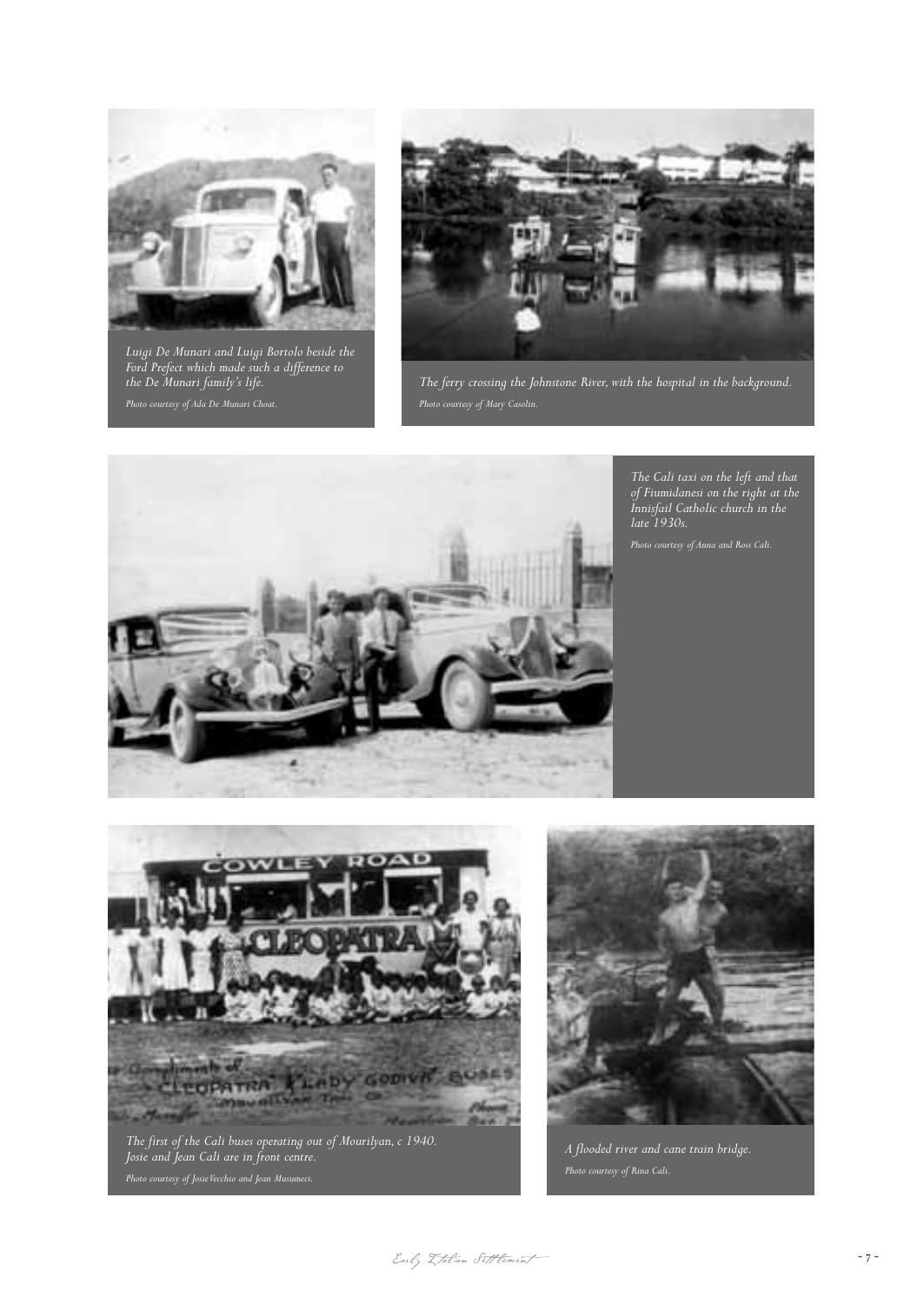# DAILY LIFE ife

Migration separated families, and many immigrants experienced loneliness as family and friends were left behind in the old country. In the absence of the extended family, neighbours and paesani became the new family. Life cycle events were occasions for friends to come together to create or reinforce family ties.



*A baptism party for the Cristaudo and Privatto families, involving also the Cardillo and Reitano families. Frank Cristaldi is pictured smoking at the back.*



*First Communion at Mena Creek Hall for, from left, Clara Cavasin, Rose Suner,Ada De Munari, Rose Cucinotta, Mary Brincat, Nita Cucinotta, Margaret Crowley and Elettra Cavasin. Luigi De Munari is talking to Mrs Cavasin in the background.*



*Virginia Coco's birthday party in1935 at the Coco farmhouse in Boogan.Virginia is centre front, Iole Pensini on her left and Amalia Fremondi on her right, with Mr and Mrs Coco on either side. Children on the steps from left top are John Maifredi,Yoland Valmadre, Jacqueline Valmadre, Mary Maifredi, and on the right Sergio Bombadieri, Olga Bombadieri, Salvatore Vitale, Jack Valmadre, Mariuccia Vitale,Virginia's sister, and Olga Valmadre.*

*Giuseppe Ovideo (Beppi) Sartore died in a car accident in May 1956. Both Beppi and Dino were part of the extended DeMunari family.A popular young man, Beppi played for the Boogan Soccer Club, with Dino as captain. Members of the club marched in front of the hearse from the Catholic Church through town to the cemetary.*

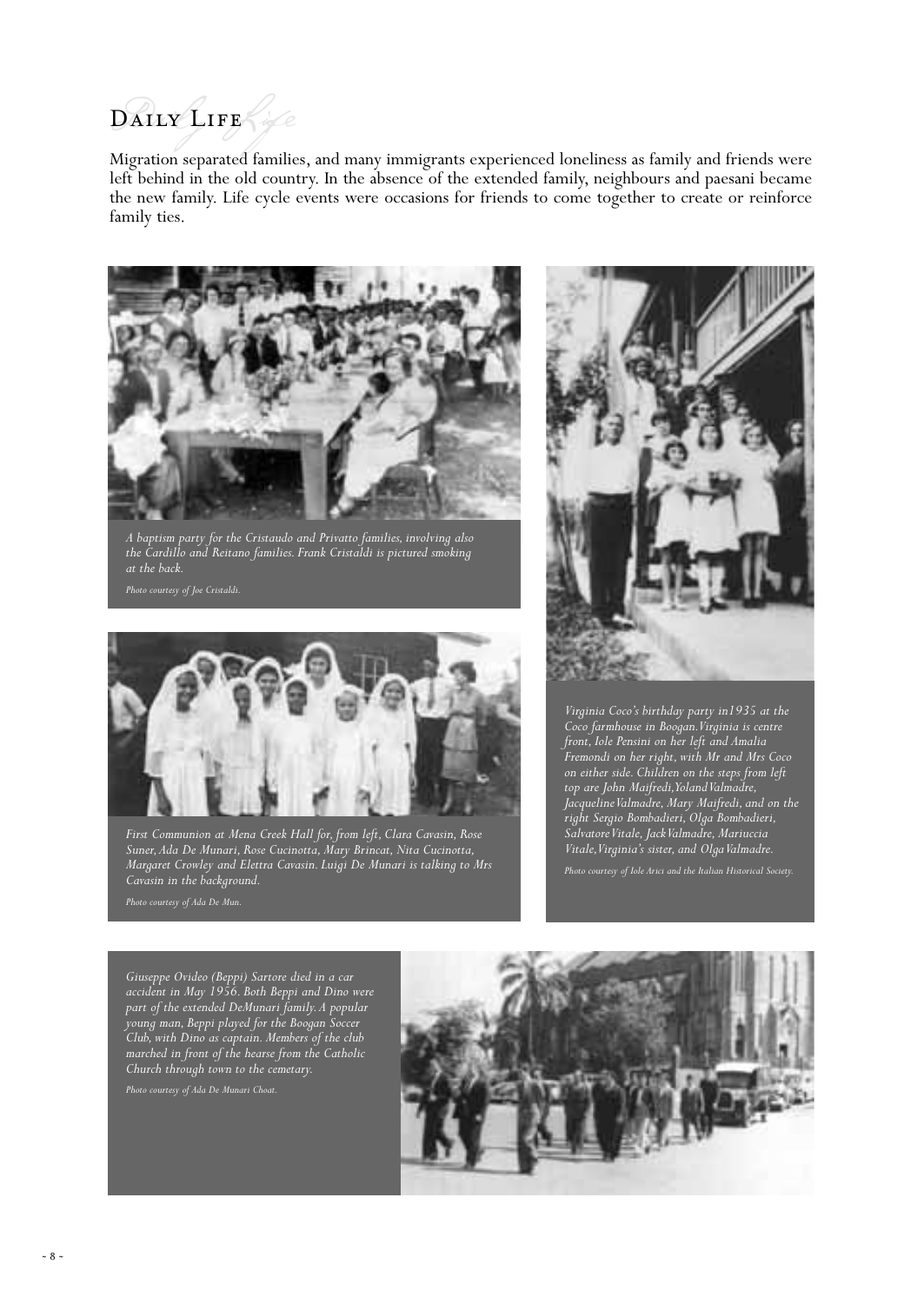

*First communion of Modilia and Oslavio Silvio, circa 1930. Photo courtesy of Olive Zaffonato.*



*The Cali family enjoying their new gramaphone, 1923.*



*Women's work was hard cooking for the men in the pioneering days. Luigia Fremondi nee Maranesi arrived in Australia in 1921 and soon after began cooking for cane-cutting gangs in Moresby and Boogan until her husband, Carlo Fremondi, bought a farm at No1 Branch, South Johnstone in the mid 1920s. Here she is photographed taking smoko out to the men in the fields.*

*Photo courtesy of Iole Arici and the Italian Historical Society.*



*Men digging sand to make a new road through the bush.*



*In 1931, Luigi De Munari, aged 22, in his bedroom on the back veranda of Emilio and Gigetta Zaffonato's home on their farm at Camp Creek Rd., midway between South Johnstone and Mena Creek.A sister's love and care are evident in the neatly-kept room with flowers on the desk.At this desk Luigi studied English and wrote letters to his parents, brother and sister in Italy.*

Early Italian Settlement ~ 9 ~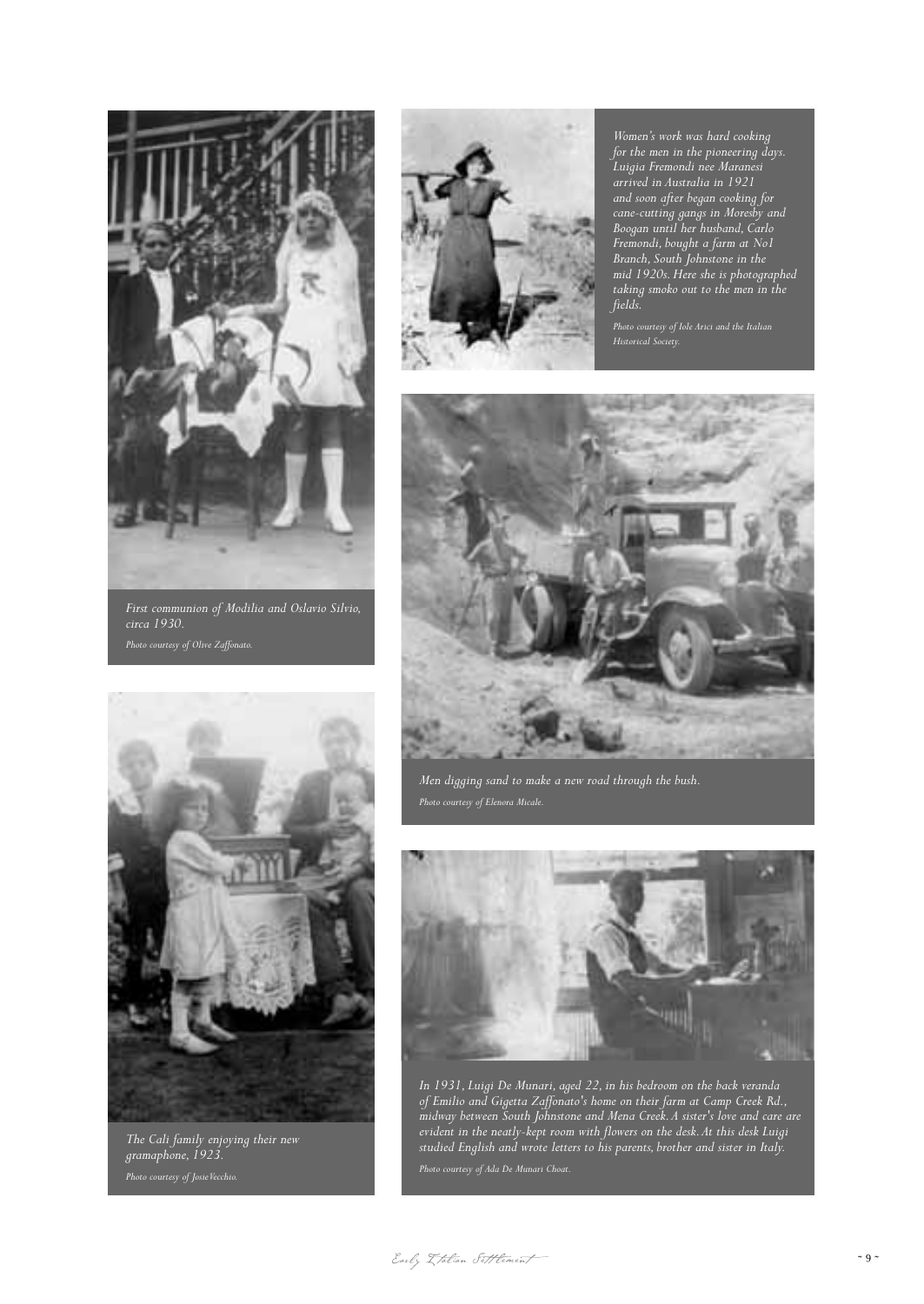# The Sugar Industry /

The sugar industry and its prosperity was the foundation of the community. In the early days of the establishment of the industry, well before mechanisation, cane farming was extremely labour intensive.



*Cane gang who cut for Stitt and Spina. From left,Alec Stitt the farmer, Francesco Lanzafame, Salvatore Lanzafame (original owner of the photo), Leonardo Sorbello,Alfio Sorbello,Alfio Battiato, Leonardo Sorbello the ganger, and cousin of the other of the same name, Giovanni Nicholosi,Toffi the cook,Alfio Leotta, Francesca Cantarella and Giuseppe Malaponti.*



*Sometimes even the children joined in doing the farmwork.*



*Typical cane cutters' barracks.Alfio Cali on horseback in the foreground. Photo courtesy of Josie Vecchio.*



*Men putting down tram trucks.*



*Hauling hand loaded cane trucks on portable tramlines. Photo courtesy of Egidio Campagnolo.*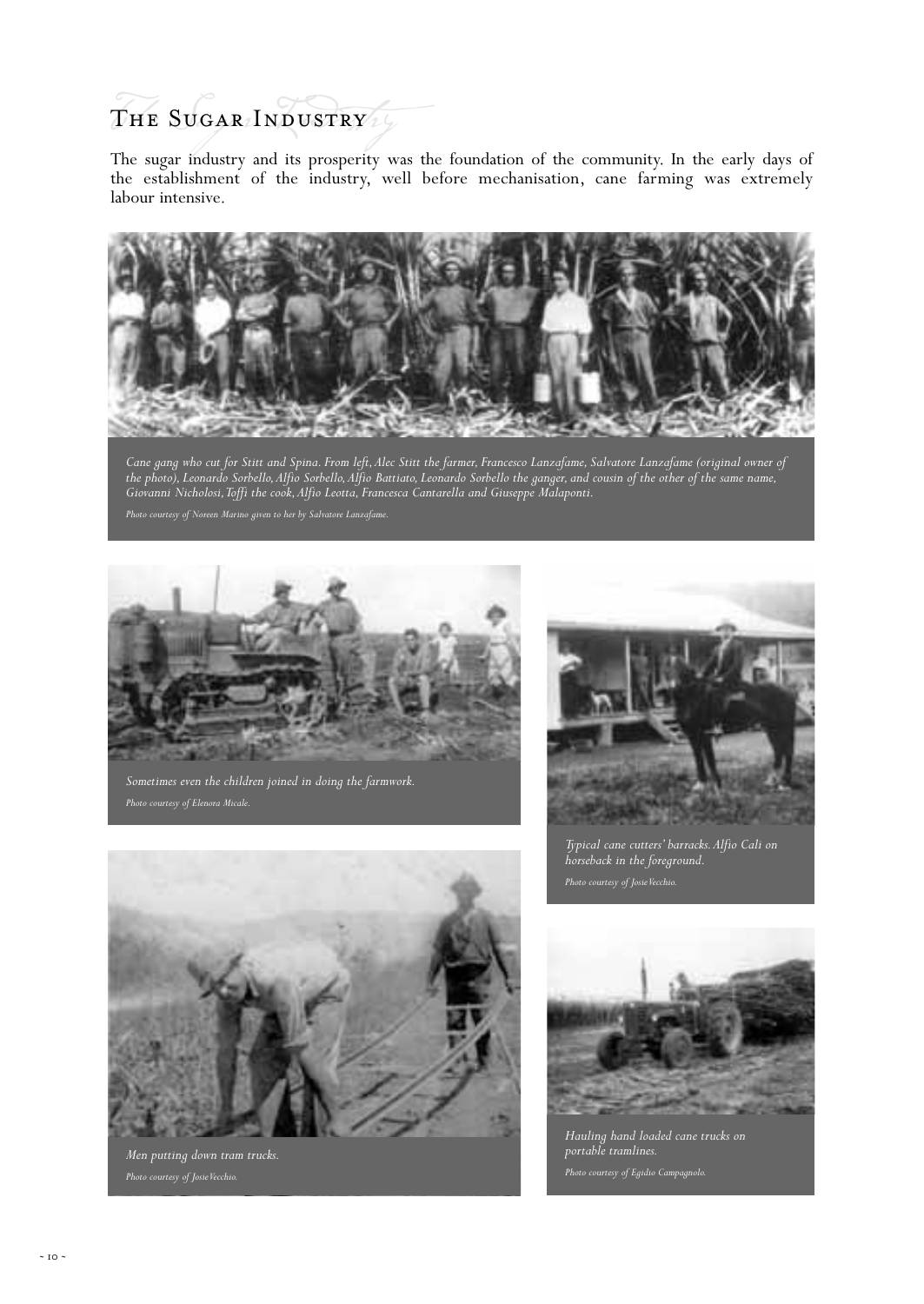

*second from right, and fellow members of the gang cutting cane for farmer Joe Schuster in the 1930s.All members of this gang came from adjacent parts of Friuli in north eastern Italy.*

*Photo courtesy of Jeff Pezzutti.*



*Each new tractor signalled rising prosperity. Here are Beppi Sartore and Luigi Bortolo on Luigi De Muneri's Caterpillar.*



*Giuseppe Borsatto, squatting centre, is pictured with fellow members of his cane cutting gang in front of their barracks.*



*This crack cane cutting gang was photographed on the verandah of the barracks in 1927. From left back row are: C. Danesi, P. D'Urso, G. Pappalardo,V. Barbagallo, A. Barbagallo. Front row from left are: R. Spina,A. D'Urso (ganger), A. Sapuppo, G. Palazzolo.*

Early I talian Settlement ~ 11 ~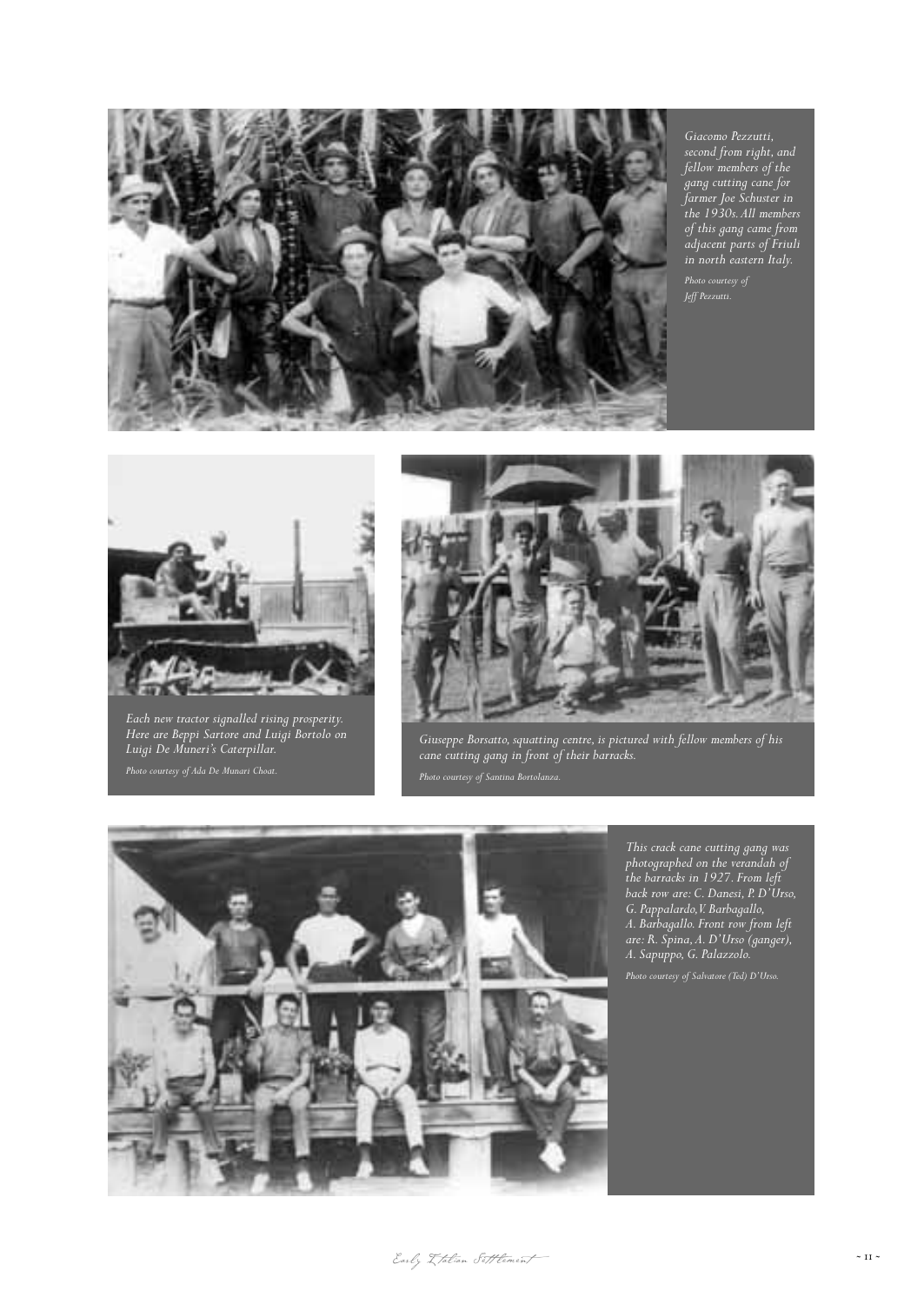# Town Business Town Business

Between the wars many Italian businesses sprang up in the smaller surrounding townships as well as in Innisfail, meeting a wide range of requirements and serving all sections of the local population, both Italians and others.



*Salvatore Caltabiano with a customer and daughter Rosina in front of his hairdressing store in Tully in 1936.*



*The Pensini store at Boogan, erected in 1940- 1941 to replace the first Pensini store which was on the other side of the road.After cyclone Winifred the business closed and the building, after repairs, became a private residence.*



*The building industries expanded as the district grew, and gave rise to many Italian enterprises. Italians were skilled craftsmen, and their businesses in sawmilling and cabinet making were renowned. The Romano Brothers Builders were here photographed in front of houses they built in Scheu Street. From left are Angelo Pietro, his wife Prima, Dante, Moses at the wheel, and Rita in Girl Guides uniform, circa 1925.*



*Umberto (Bert) Gagno ran the Innisfail Joinery works between the wars. Photo courtesy of Ilma Martinuzzi O'Brien from Lucy Gagno.*



*The boarding house on the corner of Ernest and Lily Streets owned by Francesco Cantarella, circa 1932.*

*Photo courtesy of Noreen Marino through John Spina.*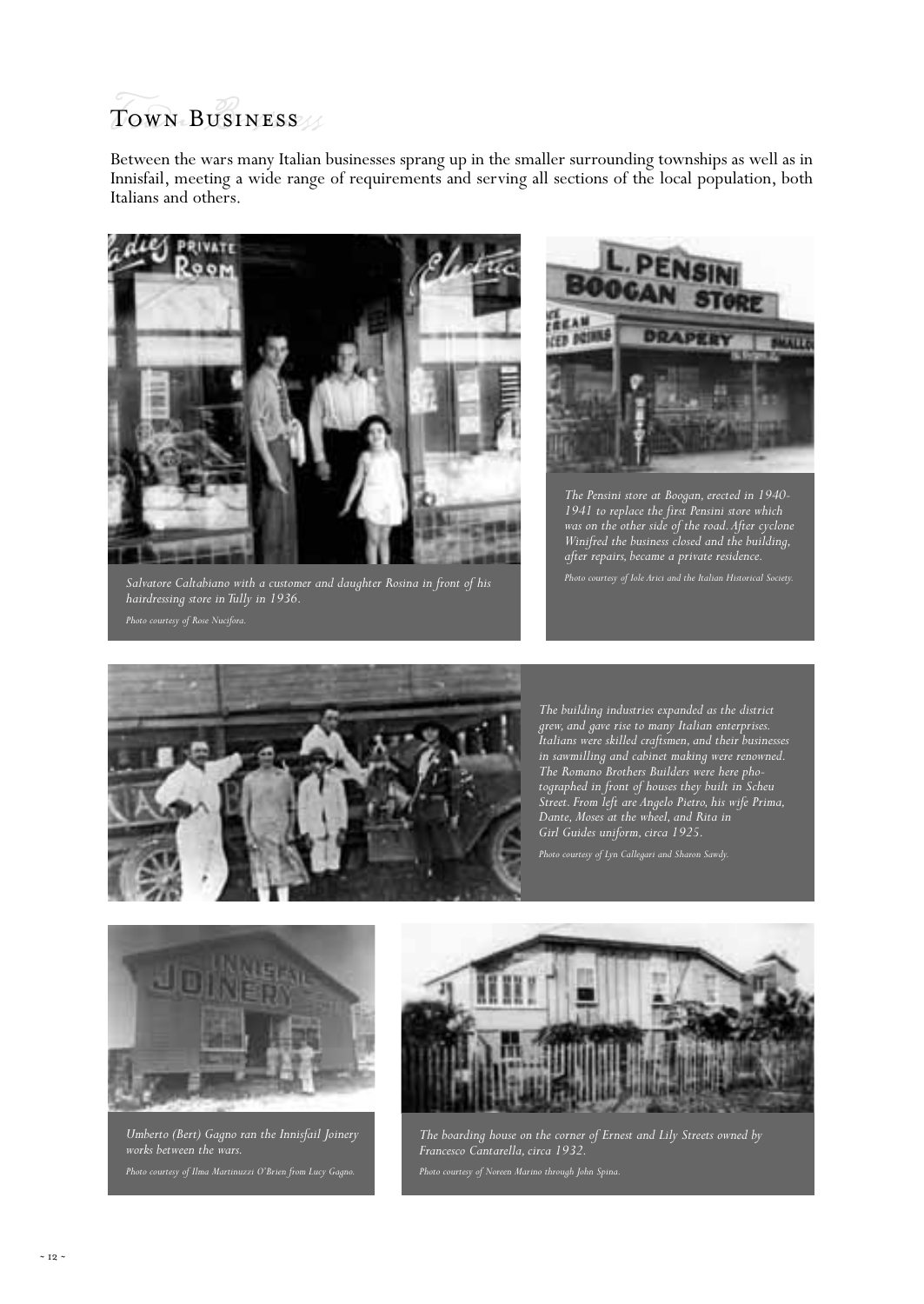

*Inside the Vadala Drapery Store.*



*Speziali's bus service business also included a fuel depot and cartage of coal for locos. Giuseppe Galetta was a partner.The third generation of the Speziali family still run a garage (mechanics only) on the original allotment of the bus service.*



*Cement and brick construction was an Italian specialty.This house at 23 Mourilyan Road was built by Emilio Campi circa 1924.*



*The Vadala business in Main Street Silkwood began as a grocery shop and later expanded to include a Billiard Room, Hairdressing Salon and yet later a drapery business.*

Early Italian Settlement ~ 13 ~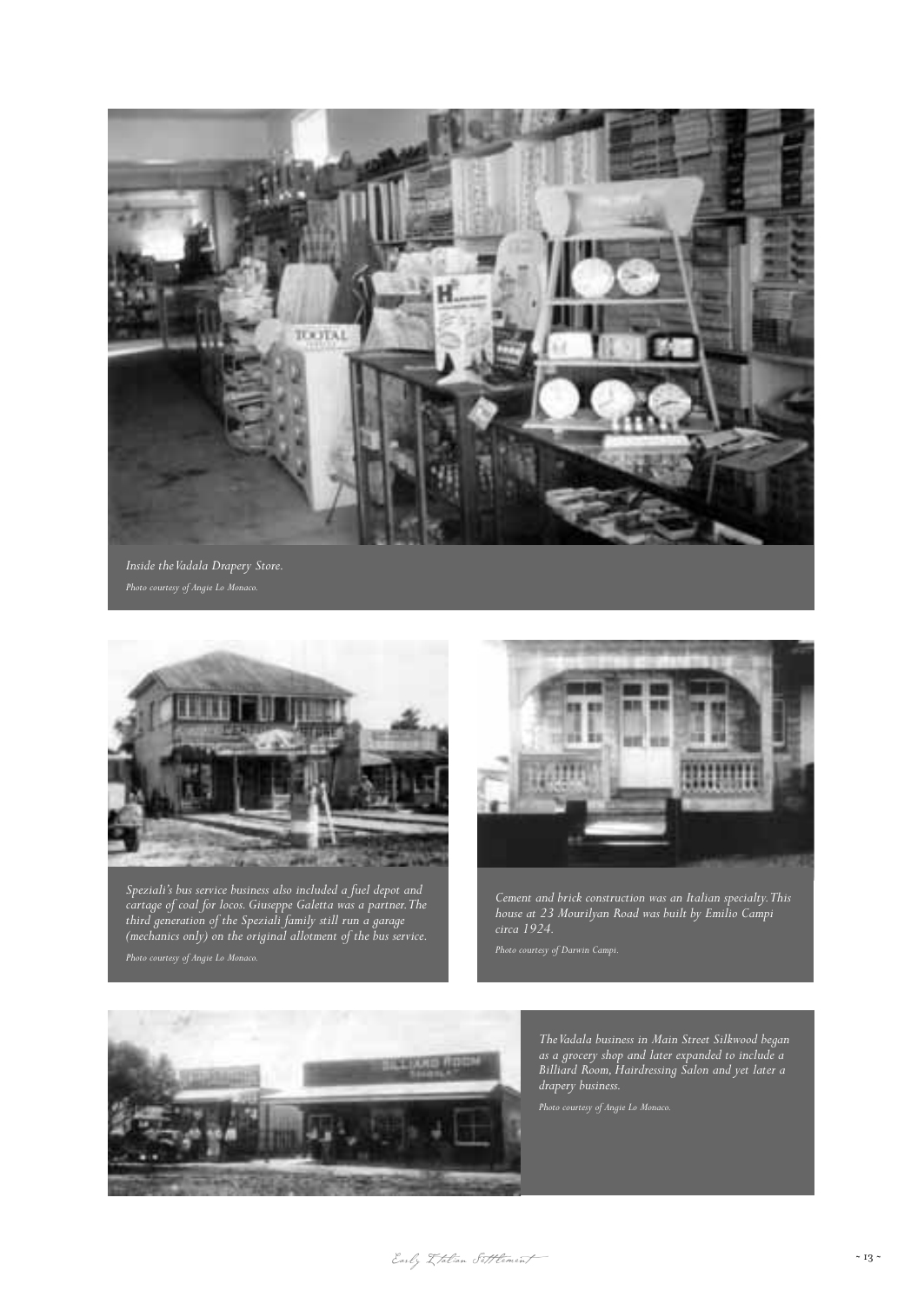#### **RECREATION**

Canecutters sang snatches from operas or popular songs on their verandas in the evenings, and families and friends made music with accordion and violin. On holidays a variety of sporting activities included shooting, fishing and picnicking. The beach was another activity for relaxation, and Etty Bay the favourite location.



*A local football team in 1950s.*



*Family group picnic at Etty Bay circa 1940, with Ottavio Silvio holding bottle in centre.Also present are Modilia, Oslavio and Alavinia, and Nanni and Elio Guglielmi.*

*Photo courtesy of Olive Zaffonato.*



*Sam Pagano driving his truck behind the trees at Etty Bay, the ever popular beach.*



*Pensini men and friends setting out for a soccer match.*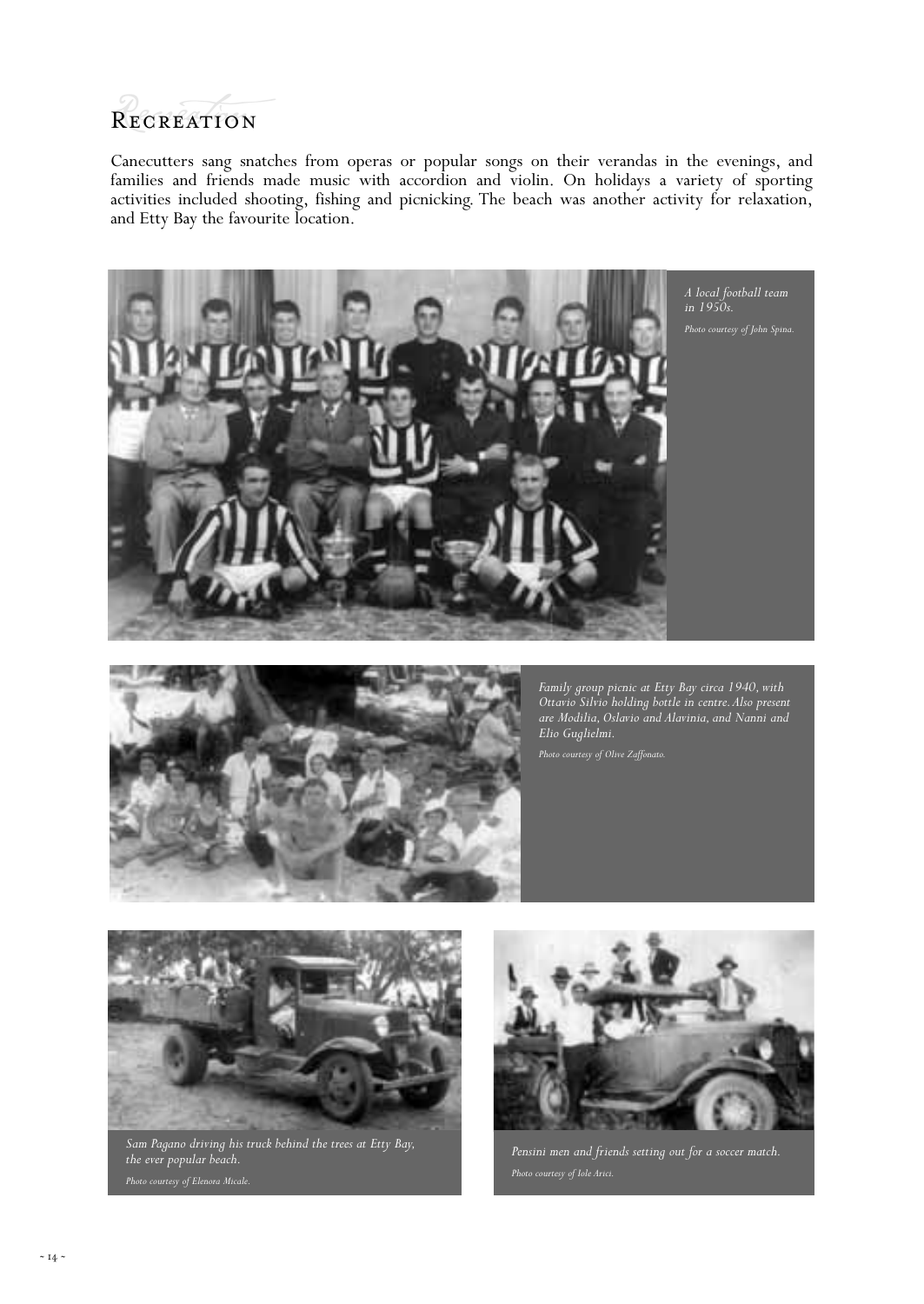

*Pagano family and friends setting out for a picnic* 



*Getting bait for fishing.*



*Hunting was both a recreation and a means of adding variety to the family table. Dino and Beppi Sartore and Luigi Bortolo after a successful shooting outing in the scrub. Note the fruit orchard in the background.*



*Most families had a swimming hole nearby. Este De Munari is shown here enjoying a dip.*



*Three Pensini musicians, from left Emilia Pensini nee Fremondi,Antonio Pensini and Luigi (Louis) Pensini.*



*Ottavio Silvio, right, in white shirt and tie, with Luigi Guglielmi and Dino Signorini at Etty Bay, circa 1946.*

Early  $\chi$  talian Sett lement  $~15$  ~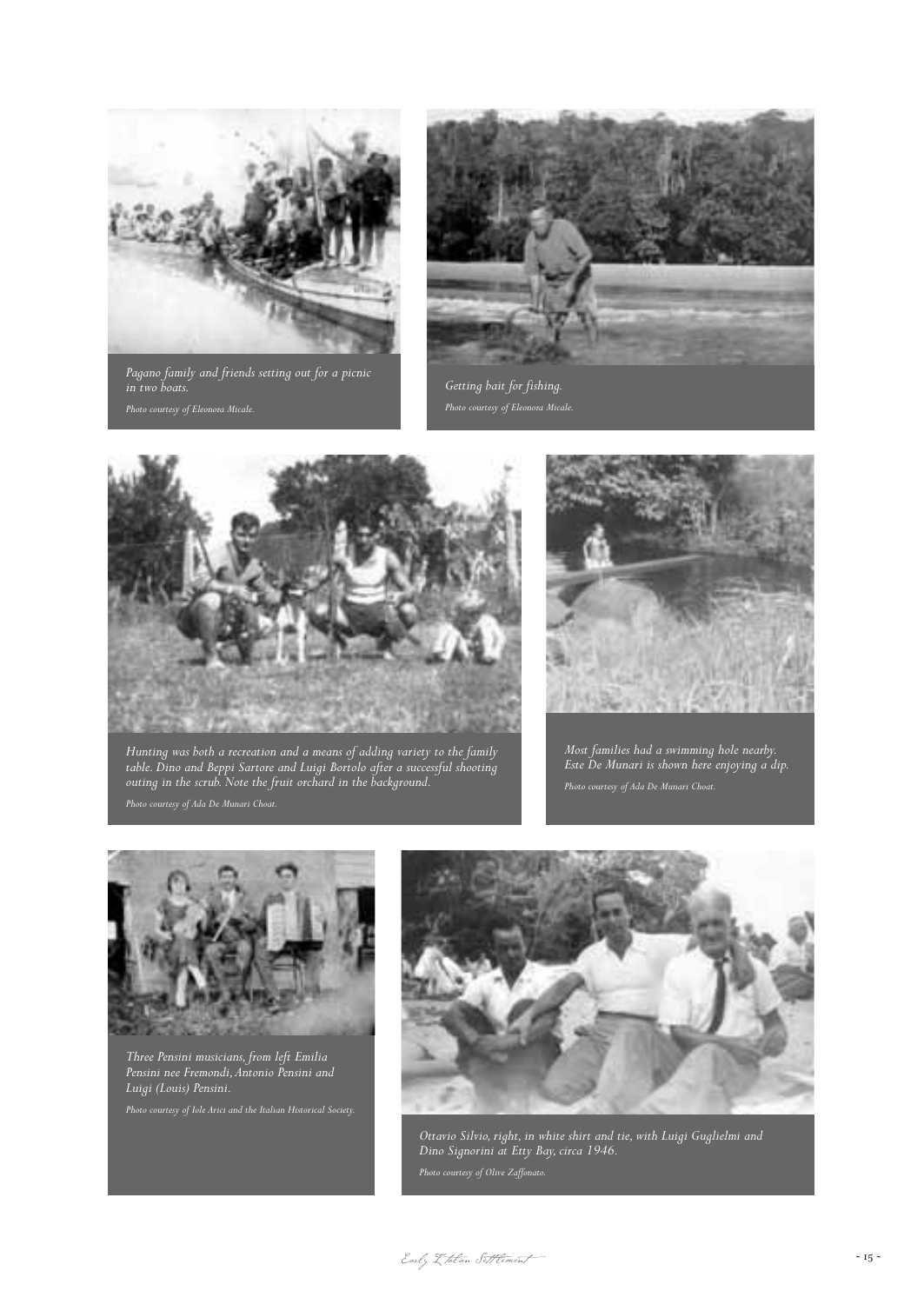# THE IMPACT OF WAR  $\mathcal{N}$  or

A major watershed in the life of the community was the Second World War.While the war disrupted most people's lives, for those of Italian origin these years were especially poignant as many of the men were taken to internment camps leaving wives and children behind to manage as best they could. Others were sent away as conscripted labour.



*Silvio Lissa, who served in the Australian Army during World War II. He attained the rank of sergeant, but did not serve overseas, instead being sent to internment camps to act as interpreter for Italian internees.*



*Wedding plans were disrupted by internment and then conscription into the Civilian Aliens Corps for many young couples in north Queensland. Mario Sardi from the Island of Elba in Tuscany and his fiancée Alfia Patane who was born in Sicily, photographed not long before Mario's internment.They were not able to marry until 1945.*



*Group of Innisfail residents receiving the Cavaliere medal for military service in Italy during the Great War of 1914-1918, when the Italian and British nations were allies. Northern Italy was a major theatre of the war and millions of Italians lost their lives fighting against the invading forces of the Austrian and German armies.*



*Others were conscripted into the civilian labour corps and sent down south or into the interior during the war. Photographed from left are Nucifora, Patane, Cerolo, Leonardi, Barbagallo and Gangemi.*



*During the Second World War a significant percentage of those of Italian origin were interned from the district, and taken to camps such as Loveday in South Australia. Among the mementos of those days is the diary written by Mario Sardi of South Johnstone which is being prepared for publication. Reproduced here is the inside cover of his diary, showing the huts where the men lived, their recreation areas, and the barbed wire.*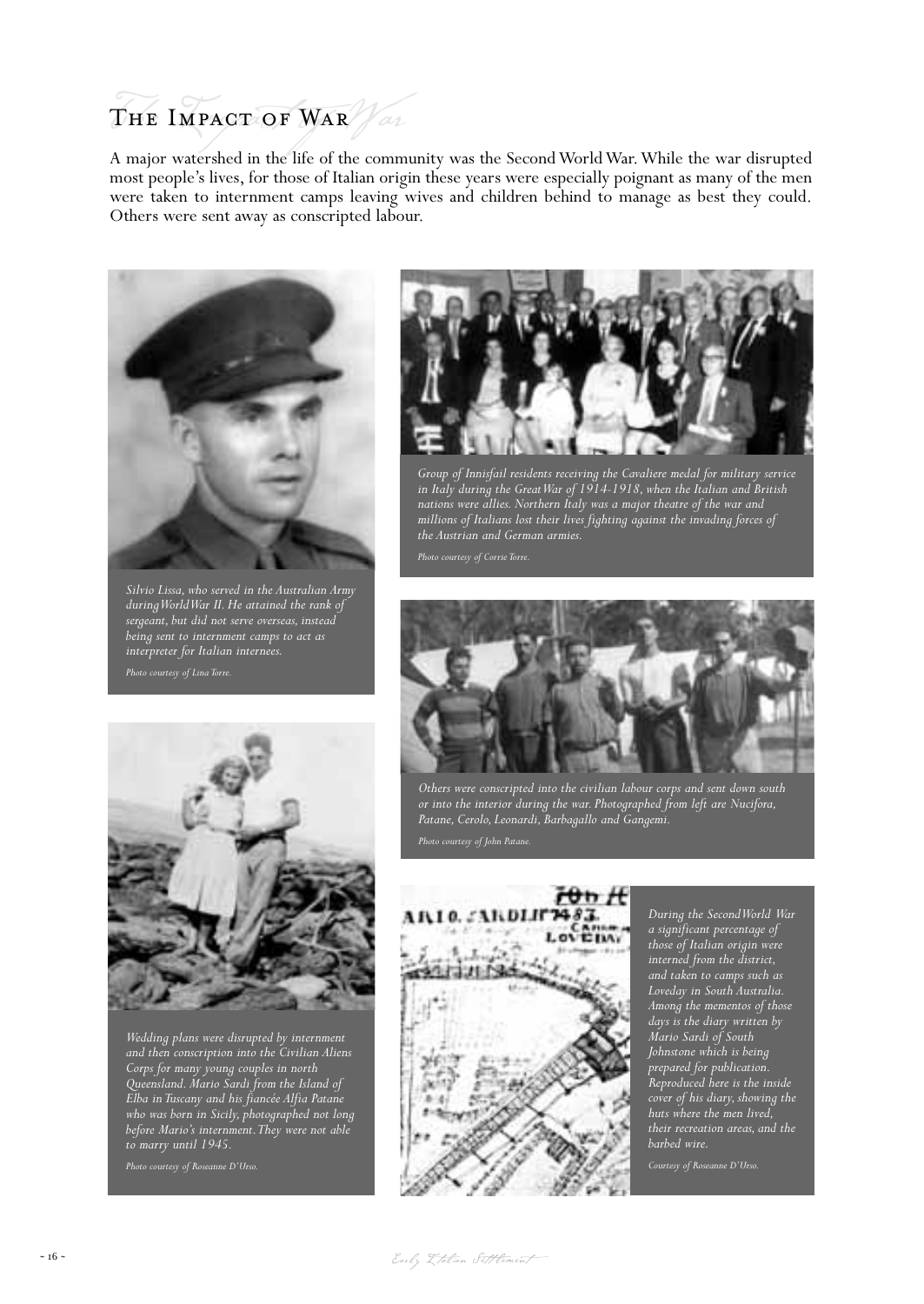The Canecutter Monument

A Monument to the Sugar Pioneers of the Johnstone Shire

By Barbara Bortolanza

On the banks of the Johnstone River stands a magnificent work of art,The Canecutter, a tribute to the early pioneers of the sugar industry. The sugar industry in Innisfail was established with the help of many migrants, one distinct group being the Italians.

Dr Domenico Rigano had established a medical practice in the 1930s in Innisfail.With the post war influx of Italian migrants to the Innisfail area, Dr Rigano and a few other Italians decided to form an Italian Committee to help develop cultural ties between the Italians and the other Australians. In 1957, this committee sponsored the celebrity concert featuring the world famous tenor, Luigi Infantino, as an activity during the Sugar Festival.

One day in 1958, Dr Rigano and some friends were discussing over their usual Saturday morning beer what should be done for the forthcoming Queensland Centenary.They wished to honour the pioneers of the sugar industry and at the same time they sought to create a bridge between the Italian and Australian communities in Innisfail. Dr Rigano then decided a monument to commemorate the early sugar pioneers was the best way to achieve this.

Sydney artist Mr Lamberto Yonna suggested the canecutter as a symbol of the sugar industry, as mechanical harvsting was being introduced and forwarded many sketches to Innisfail for approval.

The final sketch was then sent to Carrara, the Italian centre world famous for marble statuary.The Chamber of Commerce in Carrara was then asked to recommend a panel of the best sculptors. Some designs were then sent back to Innisfail, which resulted in Professor Renato Berratta being chosen by the committee.The Professor, who was well known in Italy and France for his work, was delighted that he was asked to sculpt the monument.

A public meeting was then convened on 7th December 1958 in the RSL hall to approve and comment on the project. Seven hundred and forty circulars had been given to people of Italian extraction in the Innisfail area. Not many people attended the meeting, but those there had the courage to go ahead. A committee of 20 men was selected, including Dr D Rigano (President), G Cali (Secretary), A Catelan (Treasurer) S Pagano (Senior Vice President), G Canale (Assistant Secretary), O Rinaudo and P Bruschi (Junior Vice Presidents), and Presidents on Canvassing Sub-committees, C Farinelli (Mourilyan), G Ballini (South Johnstone), S Nucifora (Innisfail), C Pasinetti (Goondi),A Catelan (El Arish) plus additions to the Sub-committees.

The Johnstone Shire Council and Mr C J McPherson, the Director of the Queensland Celebrations were approached and preliminary arrangements for the project were made. The Premier of Queensland, Mr G F Nicklin, accepted the honour of unveiling the monument.

Total cost of the pioneer monument was approximately  $\text{\pounds}5000$ /-/-. The marble monument cost of £3500/-/- was to be paid in sterling funds while the freight from Italy to Townsville cost £357/-/-. With the goodwill of the Federal Government, the committee received a permit to bring the monument into Australia duty free as a work of art. Most of this money was raised by fund raising undertaken by sub-committees members. A great deal of paperwork was done by the Shire Council, the Queensland Government and the Federal Government. The committee also had to keep in touch with Professor Berratta on the progress of the monument.

Adjacent to Fitzgerald Park at the junction of the North and South Johnstone Rivers was where the Shire Council approved the site for the memorial to stand. The Council assisted the committee by widening the road, as well as building concrete footings and depositing additional fill. On 2nd September 1959, the concrete base was poured by a workforce of 14 men.These men poured 50 tons of sand and cement in the rain for the platform of the monument.

Originally the monument would be shipped from Italy to Sydney with the Flotta Lauro Line but this arrangement was changed, as it was cheaper to have it go direct to Townsville with the Amerskerk of the Holland Australia Shipping Line. Delayed by a prolonged shipping strike and bad weather which forced the ship onto a sandbank in Townsville Harbour, the 32 crates which made up the 12 ton statue arrived in Innisfail on 7th September 1959 by rail from Townsville.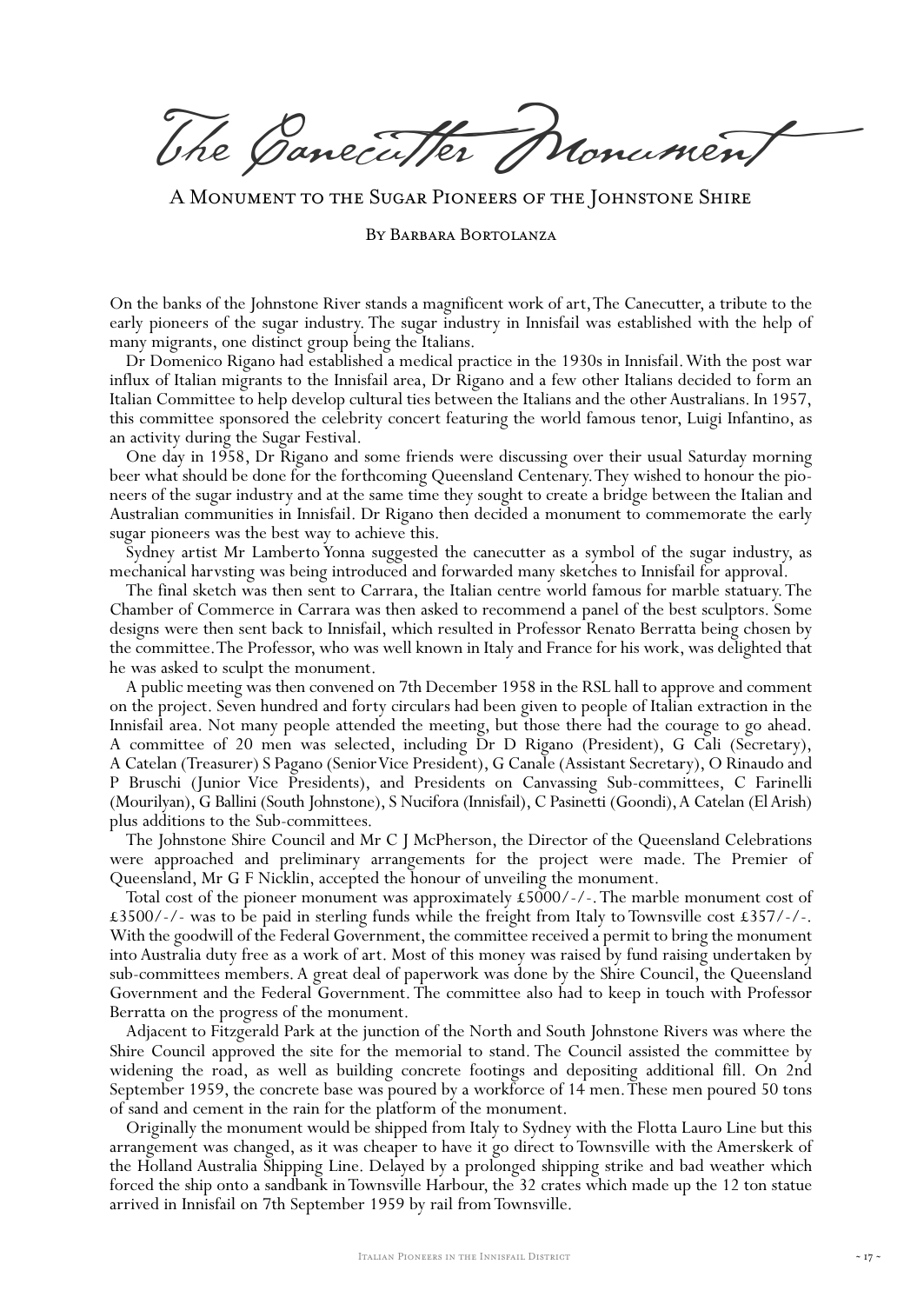To erect the monument in Innisfail, Professor Berratta recommended Mr Pietro Bertolani. Mr Bertolani migrated from Italy to Brisbane two months earlier and was made available for the committee's needs by his employers, P J Lowther & Sons, monumental masons of Brisbane.

The monument resembles a life size canecutter standing in an erect position, approximately five feet nine inches (1.75m) tall. He holds a stool of cane in his left arm while a brass cane knife in his right hand depicts the motion of the cutting of the cane. The monument stands on a square block, 14 feet (4.3m) high and attached to it are inlaid panels depicting the everyday scenes of canecutters, which include smoko break and the loading of cane. Four brass waterbags are used as fountains, which spout water into shell-shaped collectors.The water then flows through eight fish-like gargoyles into a large octagonal receptacle at the base of the monument, which has a diameter of 15 feet (4.6m).

The railing encircling the monument represents stools of cane with attached cane knives, water bags and files – tools used by the canecutters. Four reflector lamps were built in to illuminate the monument at night. With the introduction of mechanical harvesting the committee wished to show information about canecutters by combining water bags, cane knives, files and cane stools into the monument.

The purpose of the monument is shown by two short inscriptions – one side in English and the other in Italian. It reads:-

#### TO THE PIONEERS OF THE SUGAR INDUSTRY DONATED BY THE ITALIAN COMMUNITY OF INNISFAIL DISTRICT ON THE FIRST CENTENARY OF THE STATE OF QUEENSLAND 1859 – 1959

#### AI PIONIERI DELL'INDUSTRIA DELLO ZUCCHERO DONATO DALLA COMUNITA ITALIANA DEL DISTRETTO DI INNISFAIL NEL 1 CENTENARIO DELLO STATO DEL QUEENSLAND 1859 – 1959

A great majority of the Italian migrants who had settled in the area regarded Australia as their homeland. This is supported by the Latin inscription, UBI BENE IBI PATRIA which when translated into English means, Where life is good, there is your fatherland.

On Sunday, 4th October 1959, before the monument was unveiled, 22 ladies paraded the streets of Innisfail in typical colourful costumes of the provinces in Italy.They were led by the Innisfail Citizens Band and followed by a car, which had three children sitting on the bonnet. One child was holding a miniature cane knife, while the other two girls scattered petals. Premier Nicklin arrived and the ceremony began with the band playing the national anthem, God Save the Queen.

At 10.38 am the Premier of Queensland, Mr G F R Nicklin cut the red, white and blue ribbons, which separated the monument from the crowd of three thousand people. Mr Nicklin then unveiled the monument by pulling a rope, which permitted the red, white and green material to fall and reveal the monument. As the monument was unveiled the band played Advance Australia Fair. Waltzing Matilda was played as the official party inspected the marble work of art.

Mr Nicklin stated "This is a great pleasure to me to have the opportunity not only as Premier, but as chairman of the Queensland Centenary Committee to unveil the first permanent memorial to our centenary in Queensland". (Evening Advocate, 5th October 1959).

As the monument was a tribute to the pioneers of the sugar industry, 96 guests were accommodated in a special enclosure for the unveiling. These men and women had been in the Innisfail district for 45 years or more and were over 65 years of age. A minute's silence was observed when Dr Rigano announced that James Michael O'Brien, one of the pioneers who was to attend the ceremony had been tragically killed in a traffic accident the previous Saturday.

The members of the official party who addressed the public included Mr Nicklin (Premier of Queensland), Alderman W Fulton (MHR), Mr P Byrne (MLA), Mr G F Wordsworth (MLA), Senator Maher, Cr E H Webb (Chairman of the Johnstone Shire Council), Mr Ben Foley (President Queensland Cane Growers Council), Dr D Rigano (Chairman of Innisfail Italian Centenary Committee), Cr W C Ah Shay (Chairman of the Innisfail Sugar Festival Committee), Mr J O'Loughlin (President of the Innisfail RSL), Mr S Pagano (Pioneers) and Mr G Cali (Secretary of Innisfail Italian Centenary Committee). Dr Rigano acted as master of ceremonies throughout the speeches. While addressing Councillor Webb, Dr Rigano requested him to take charge of the monument on behalf of the Shire Council, which he gratefully accepted.